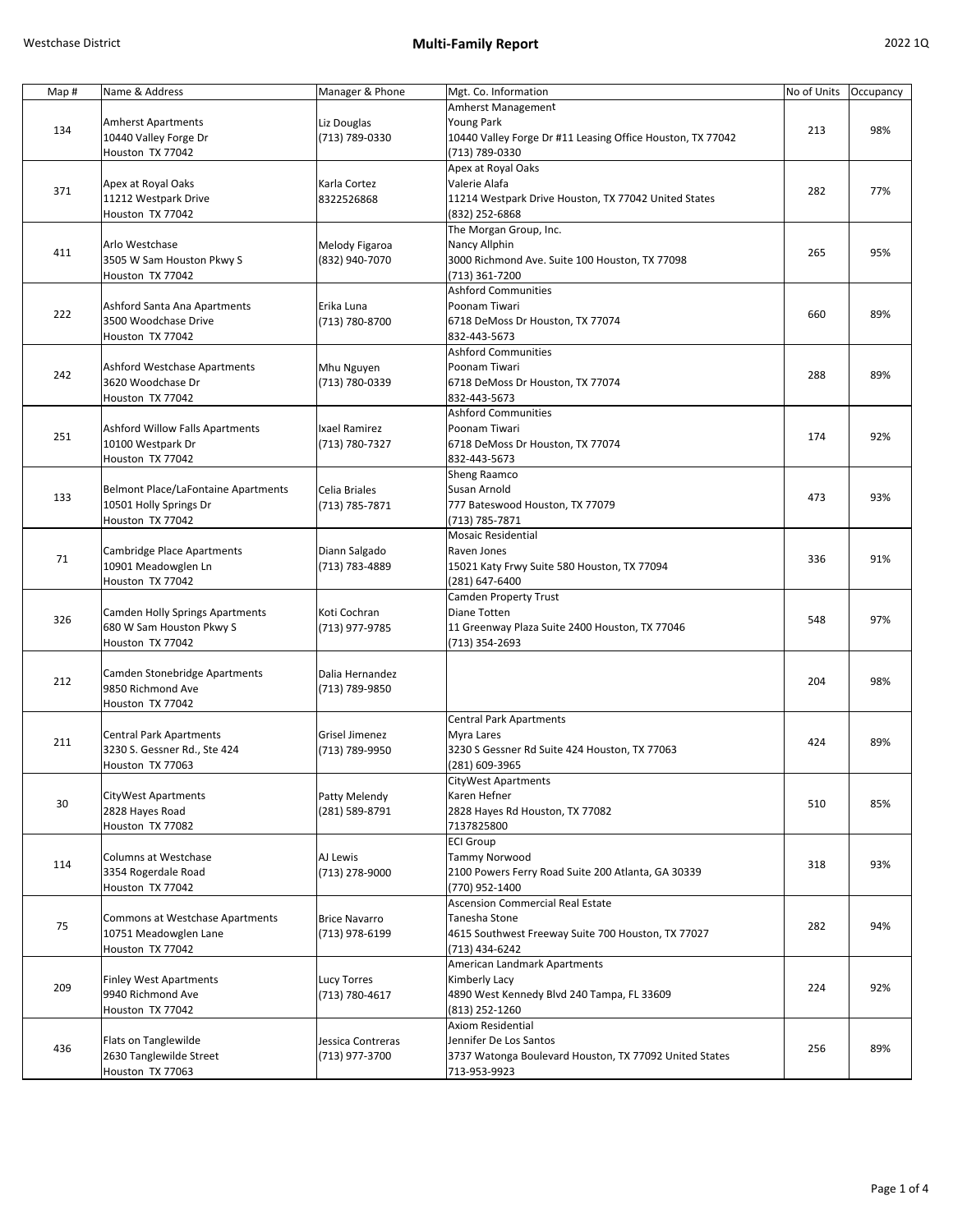| Map# | Name & Address                                    | Manager & Phone      | Mgt. Co. Information                                          | No of Units | Occupancy |
|------|---------------------------------------------------|----------------------|---------------------------------------------------------------|-------------|-----------|
|      |                                                   |                      | <b>RPM Living</b>                                             |             |           |
|      |                                                   |                      | Celina Rudd                                                   |             |           |
| 401  | Folio West                                        | Christopher McNamara | 1800 West Loop South                                          | 266         | 95%       |
|      | 2525 CityWest Blvd.                               | (713) 780-2525       | Suite 1150 Houston, TX 77027 United States                    |             |           |
|      | Houston TX 77042                                  |                      | 713-955-3750                                                  |             |           |
|      |                                                   |                      | TE-Enterprise                                                 |             |           |
|      | Gia @ Westchase Apartments                        | Kim Nguyen           | Dayana Rodriguez                                              |             |           |
| 253  | 10010 Westpark Drive                              | (713) 780-0080       | 10010 West Park Drive Suite 406 Houston, TX 77042             | 108         | 96%       |
|      | Houston TX 77042                                  |                      | (713) 780-0080                                                |             |           |
|      |                                                   |                      | HM Equity Management, LLC                                     |             |           |
|      |                                                   |                      | <b>Beth Davis</b>                                             |             |           |
| 80   | Gramercy Park Apartments<br>3225 Woodland Park Dr | Maria Espinoza       |                                                               | 384         | 90%       |
|      |                                                   | (281) 497-7300       | 8125 North Sam Houston Pkwy. W. Unit C Houston, TX 77064      |             |           |
|      | Houston TX 77082                                  |                      | (281) 890-1163                                                |             |           |
|      |                                                   |                      | <b>Wehner Multifamily LLC</b>                                 |             |           |
| 102  | Grand at Westchase Apartments                     | Marlies Fernandez    | Elizabeth Wall                                                | 319         | 89%       |
|      | 10881 Richmond Ave                                | 713-505-1406         | 901 International Pkwy., Suite 200 Richardson, Texas 75081 US |             |           |
|      | Houston TX 77042                                  |                      | 832-691-4041                                                  |             |           |
|      |                                                   |                      | Hudson and Crosby Westchase                                   |             |           |
| 65   | Hudson and Crosby Apartments                      | Yvette De Los Santos | Camilo Ramos                                                  | 569         | 80%       |
|      | 2909 Hayes Rd                                     | (281) 496-1702       | 2909 Hayes Road Houston, TX 77082                             |             |           |
|      | Houston TX 77082                                  |                      | 786-288-3527                                                  |             |           |
|      |                                                   |                      | Rockwell Management Corporate Office                          |             |           |
|      | Landing at Westchase Apartments                   | Claudia Hernandez    | Leighann Vruggink                                             |             |           |
| 201  | 9797 Meadowglen Lane                              | (713) 977-7841       | 10101 Fondren Rd Suite 460 Houston, TX 77096                  | 304         | 96%       |
|      | Houston TX 77042                                  |                      | (713) 957-8993                                                |             |           |
|      |                                                   |                      | Devonshire Real Estate and Asset Management LP                |             |           |
|      | Legacy at Westchase Apartments                    | Mercy Carballo       | Jackie Mendez                                                 |             |           |
| 252  | 10070 Westpark Dr                                 | (713) 780-4661       | 17770 Preston Rd Dallas, Texas 75252 United States            | 323         | 96%       |
|      | Houston TX 77042                                  |                      | (713) 780-4661                                                |             |           |
|      |                                                   |                      |                                                               |             |           |
|      | Madison Park Apartments                           | Alma Martinez        | Bernadette Cepeda                                             |             |           |
| 199  | 9801 Meadowglen Lane                              | (832) 879-2992       |                                                               | 576         | 88%       |
|      | Houston TX 77042                                  |                      | (832) 879-2992                                                |             |           |
|      |                                                   |                      | <b>CWS Company</b>                                            |             |           |
|      | Marquis at Westchase                              | Zawar Shafiq         | Sonya Johnson                                                 |             |           |
| 29   | 2777 Woodland Park Drive                          |                      |                                                               | 216         | 97%       |
|      |                                                   | (281) 368-8300       | 9606 North Mopac Suite 500 Austin, TX 78759                   |             |           |
|      | Houston TX 77082                                  |                      | (713) 368-8300                                                |             |           |
|      |                                                   |                      | Lincoln Property Company (Houston)                            |             |           |
| 51   | Oaks of Westchase Apartments                      | Mary Ann Garcia      | Julie Ortega                                                  | 182         | 83%       |
|      | 2851 Wallingford Drive                            | (713) 784-5050       |                                                               |             |           |
|      | Houston TX 77042                                  |                      | (713) 490-6900                                                |             |           |
|      |                                                   |                      | Hettig Management Corp.                                       |             |           |
| 437  | Orchard at Westchase                              | Traci Henderson      | Georgeanne Longoria                                           | 153         | 98%       |
|      | 10801 Westpark Drive                              | (713) 334-7500       | 5325 Katy Frwy Suite 1 Houston, TX 77007                      |             |           |
|      | Houston TX 77042                                  |                      | (713) 871-0063                                                |             |           |
|      |                                                   |                      | <b>Titan Management</b>                                       |             |           |
| 248  | Pagewood Place Apartments                         | Maritza Sanchez      | Mandy Kao                                                     | 166         | 98%       |
|      | 9767 Pagewood Ln                                  | (713) 977-5028       | 3777 S. Gessner Houston, TX 77063                             |             |           |
|      | Houston TX 77042                                  |                      | (713) 977-5028                                                |             |           |
|      | Park at Woodlake Apartments                       |                      | Westdale Real Estate Investment & Management                  |             |           |
| 302  | 9545 Ella Lee Ln                                  | Dora Roque           | Barbie Lake                                                   | 564         | 93%       |
|      | Houston TX 77063                                  | (713) 532-1455       | 9525 Ella Lee Ln Apt 330 Houston, TX 77063                    |             |           |
|      |                                                   |                      | Rockwell Management Corporate Office                          |             |           |
|      | Parkwest Place Apartments                         | Claudia Hernandez    | Leighann Vruggink                                             |             |           |
| 281  | 10161 Westpark Dr                                 | (713) 977-7841       | 10101 Fondren Rd Suite 460 Houston, TX 77096                  | 52          | 97%       |
|      | Houston TX 77042                                  |                      | (713) 957-8993                                                |             |           |
|      |                                                   |                      | <b>Greystar Management Services</b>                           |             |           |
|      | Plaza at Westchase                                | Louis Mariaca        | Kristi Kohls                                                  |             |           |
| 28   | 2601 Woodland Park Dr                             |                      | 750 Bering Dr Suite 300 Houston, TX 77057                     | 296         | 98%       |
|      |                                                   | (281) 596-8303       |                                                               |             |           |
|      | Houston TX 77082                                  |                      | (713) 966-5000                                                |             |           |
|      |                                                   |                      | Richfield Real Estate Corporation - Carillon                  |             |           |
| 359  | Portico at West8                                  | Daniel Calderon      | Christy Wheeler                                               | 526         | 95%       |
|      | 3003 Seagler Rd                                   | (713) 781-9628       | 10001 Westheimer Rd Suite 2888 Houston, TX 77042              |             |           |
|      | Houston TX 77042                                  |                      | (713) 975-6288                                                |             |           |
|      |                                                   |                      | <b>Wehner Multifamily LLC</b>                                 |             |           |
| 52   | Preserve at Westchase Apartments                  | Nancy Taylor         | Elizabeth Wall                                                | 468         | 82%       |
|      | 10615 Meadowglen Lane                             | (713) 505-1406       | 901 International Pkwy., Suite 200 Richardson, Texas 75081 US |             |           |
|      | Houston TX 77042                                  |                      | 832-691-4041                                                  |             |           |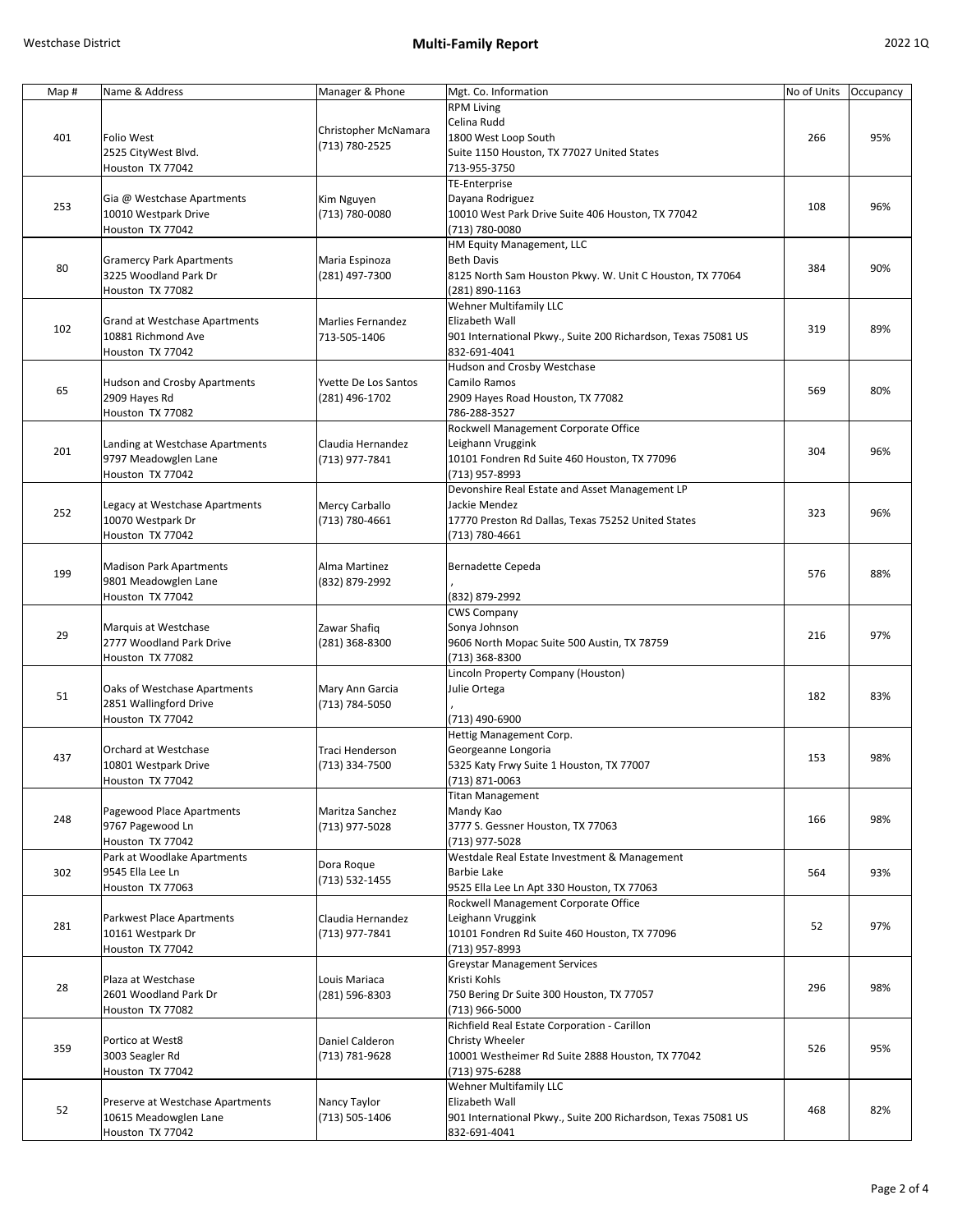| Map# | Name & Address                        | Manager & Phone      | Mgt. Co. Information                                          | No of Units | Occupancy |
|------|---------------------------------------|----------------------|---------------------------------------------------------------|-------------|-----------|
|      | Residence at Westchase                |                      | <b>WGA Legacy Property Management</b>                         |             |           |
| 103  | 3411 Walnut Bend Ln                   | Stefanie Medellin    | Eva Kluber                                                    | 128         | 91%       |
|      |                                       | (713) 789-3411       |                                                               |             |           |
|      | Houston TX 77042                      |                      | (281) 655-8654                                                |             |           |
|      |                                       |                      | LS Realty Advisors                                            |             |           |
| 186  | Retreat at Westchase Apartments       | Gabriela Martinez    | Melissa Chase                                                 | 162         | 98%       |
|      | 2921 Briarpark Drive                  | (713) 783-8656       | 11200 Westheimer Rd, Suite 1000 Houston, TX 77042             |             |           |
|      | Houston TX 77042                      |                      | (713) 782-0018                                                |             |           |
|      |                                       |                      | Francis Property Management                                   |             |           |
|      | Retreat at Westpark Apartments        | Amber Tristan        | Jennifer Whiteman                                             |             |           |
| 255  | 10575 Westpark Dr                     |                      |                                                               | 156         | 95%       |
|      |                                       | (713) 781-0577       | 6315-B FM 1488 172 Magnolia, TX 77354                         |             |           |
|      | Houston TX 77042                      |                      | (832) 708-3183                                                |             |           |
|      |                                       |                      | United Apartment Group                                        |             |           |
| 105  | <b>Richmond Towne Home Apartments</b> | Angie Taylor         | Monique Battle                                                | 188         | 99%       |
|      | 10777 Richmond Ave                    | (713) 260-4800       | 7334 Blanco Suite 300 San Antonio, TX 78216                   |             |           |
|      | Houston TX 77042                      |                      | ((210) 492-1570                                               |             |           |
|      | Rise at Elmside                       |                      | <b>REEF Management</b>                                        |             |           |
| 181  | 2727 Elmside Drive                    | Amanda Gonzales      | Yeimi Buruca                                                  | 171         | 98%       |
|      |                                       | (713) 706-7000       |                                                               |             |           |
|      | Houston TX 77042                      |                      | Invest@reepequity.com                                         |             |           |
|      |                                       |                      | Walden of Westchase Apartments                                |             |           |
| 291  | Sunblossom at Woodlake Apartments     | Chad Matte           | Sally Reynolds                                                | 222         | 96%       |
|      | 2200 South Gessner Road               | (713) 785-9300       | 2828 Rogerdale Rd Houston, TX 77042                           |             |           |
|      | Houston TX 77063                      |                      | (713) 927-9394                                                |             |           |
|      |                                       |                      | Rockwell Management Corporate Office                          |             |           |
|      | <b>Sunset Shadows Apartments</b>      | Lorena Martinez      | Leighann Vruggink                                             |             |           |
| 189  |                                       |                      |                                                               | 252         | 93%       |
|      | 9850 Meadowglen Ln                    | (713) 789-0669       | 10101 Fondren Rd Suite 460 Houston, TX 77096                  |             |           |
|      | Houston TX 77042                      |                      | (713) 957-8993                                                |             |           |
|      | Ventura Lofts                         | Jessica Holcomb      | <b>RREAF Residential</b>                                      |             |           |
| 293  | 2401 South Gessner Road               |                      | Karissa Held                                                  | 265         | 88%       |
|      | Houston TX 77063                      | (832) 494-1200       | (832) 494-1200                                                |             |           |
|      | Village at Westchase                  |                      | <b>Ascension Multifamily</b>                                  |             |           |
| 45   | 2750 Wallingford Drive                | <b>Brice Navarro</b> | Kimberly Box                                                  | 462         | 95%       |
|      |                                       | (713) 780-4611       |                                                               |             |           |
|      | Houston TX 77042                      |                      | (713) 780-4611                                                |             |           |
|      |                                       |                      | Villas del Paseo Apartments                                   |             |           |
| 190  | Villas del Paseo Apartments           | Amy Elizondo         | Janet Tito                                                    | 384         | 93%       |
|      | 3030 Elmside Dr.                      | (713) 266-1011       | 3030 Elmside Drive Houston, TX 77042 United States            |             |           |
|      | Houston TX 77042                      |                      | 713-266-1011                                                  |             |           |
|      |                                       |                      | Wehner Multifamily LLC                                        |             |           |
|      | Vista at Westchase Apartments         | <b>Micky Thomas</b>  | Elizabeth Wall                                                |             |           |
| 464  | 3435 Walnut Bend Lane                 |                      |                                                               | 237         | 83%       |
|      |                                       | (713) 485-5182       | 901 International Pkwy., Suite 200 Richardson, Texas 75081 US |             |           |
|      | Houston TX 77042                      |                      | 832-691-4041                                                  |             |           |
|      |                                       |                      | Walden of Westchase Apartments                                |             |           |
|      | <b>Walden of Westchase Apartments</b> | Rimsha Jaffar        | Sally Reynolds                                                | 200         | 97%       |
| 49   | 2828 Rogerdale Rd                     | (713) 783-9090       | 2828 Rogerdale Rd Houston, TX 77042                           |             |           |
|      | Houston TX 77042                      |                      | (713) 927-9394                                                |             |           |
|      |                                       |                      | Michael Stevens Interests, Inc                                |             |           |
|      | <b>Walnut Terrace Apartments</b>      |                      | Stephanie Gutierrez                                           |             |           |
| 44   |                                       | Angelica Zamora      |                                                               | 336         | 98%       |
|      | 2801 Walnut Bend Lane                 | (713) 917-0667       | 8582 Katy Frwy Suite 201 Houston, TX 77024                    |             |           |
|      | Houston TX 77042                      |                      | (281) 496-4141                                                |             |           |
|      |                                       |                      | Knightvest Residential                                        |             |           |
| 38   | Warwick of Westchase Apartments       | <b>Victor Torres</b> | Staci Garza                                                   |             |           |
|      | 10936 Meadowglen Lane                 | (713) 978-6980       | 31 Edloe Street Suite 225 Houston, TX 77027                   | 367         | 94%       |
|      | Houston TX 77042                      |                      | (281) 819-0115                                                |             |           |
|      | <b>Westchase Creek Apartments</b>     |                      |                                                               |             |           |
|      |                                       | Ruha Vohra           |                                                               |             |           |
| 55   | 3000 Woodland Park Drive              | (281) 497-6231       |                                                               | 456         | 97%       |
|      | Houston TX 77082                      |                      |                                                               |             |           |
| 97   |                                       |                      | United Apartment Group                                        |             |           |
|      | <b>Westchase Forest Apartments</b>    | <b>Megan Patrick</b> | Monique Battle                                                |             |           |
|      | 11355 Richmond Avenue                 | (281) 589-7006       | 7334 Blanco Suite 300 San Antonio, TX 78216                   | 400         | 98%       |
|      | Houston TX 77082                      |                      | (210) 492-1570                                                |             |           |
|      |                                       |                      | American Realty Investors                                     |             |           |
| 193  |                                       |                      |                                                               |             |           |
|      |                                       | Norma Church         | Kara Brown                                                    |             |           |
|      | <b>Woodchase Apartments</b>           | (713) 783-7550       | 16945 Northchase Drive                                        | 270         | 93%       |
|      | 2900 S Gessner Rd                     |                      | Suite 1650 Houston, TX 77060                                  |             |           |
|      | Houston TX 77063                      |                      | 2818200747                                                    |             |           |
|      |                                       |                      | Oak Leaf Management                                           |             |           |
|      | <b>Woodlake Townhome Apartments</b>   | Andrea Gonzalez      | Andrea Amaro                                                  |             |           |
| 306  | 2600 Westerland Dr                    |                      |                                                               | 315         | 92%       |
|      |                                       | (713) 780-8020       | 9555 W Sam Houston Pkwy Suite 205 Houston, TX 77099           |             |           |
|      | Houston TX 77063                      |                      | (713) 541-9724                                                |             |           |